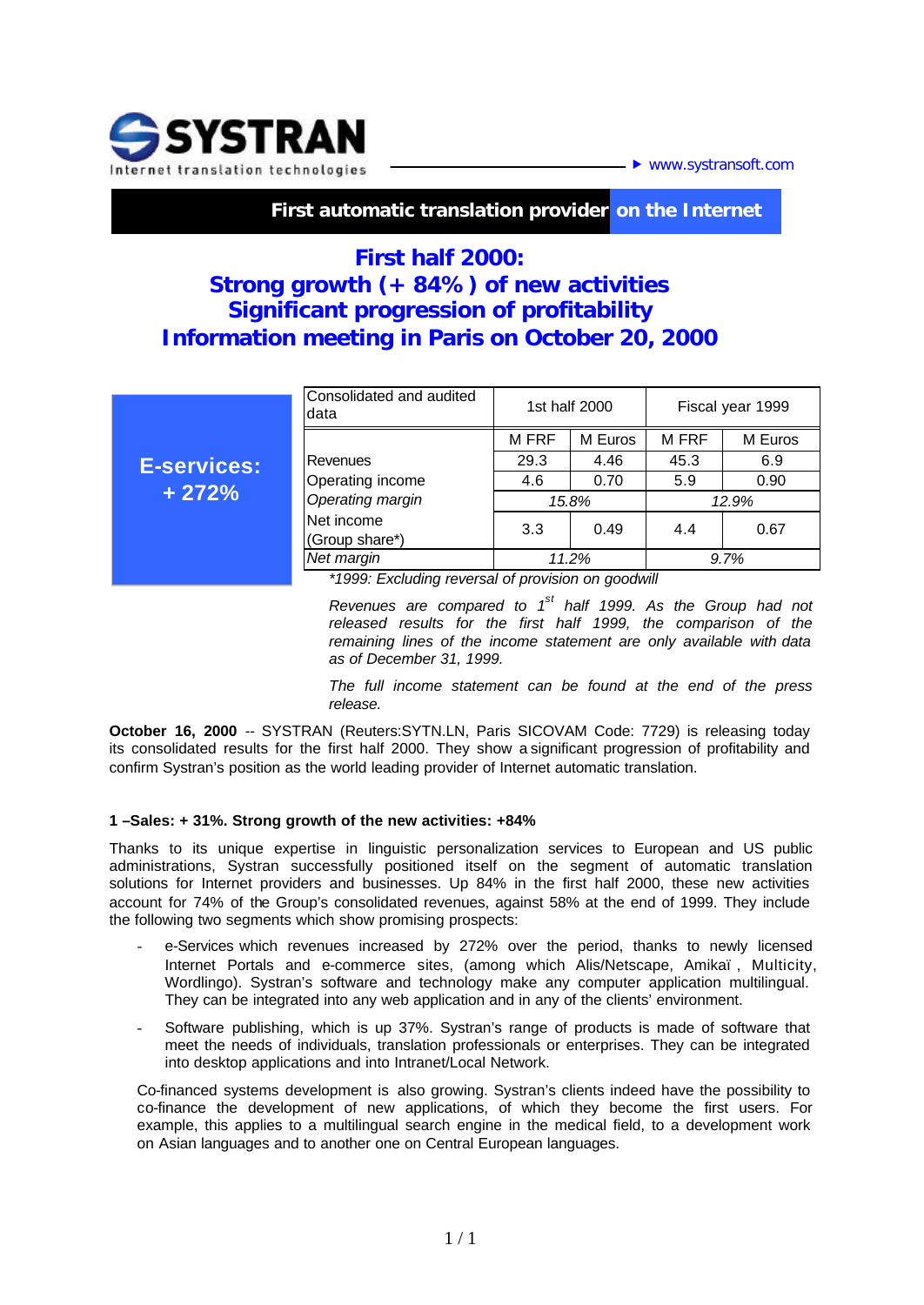| <b>FRF Million</b>                                | June 30<br>2000 | As % of<br>revenues | Change<br>00/99 | June 30<br>1999 | 1999 | As % of<br>revenues |
|---------------------------------------------------|-----------------|---------------------|-----------------|-----------------|------|---------------------|
| Software publishing                               | 9.8             | 34%                 | $+37%$          | 7.1             | 15.8 | 34%                 |
| E-services                                        | 7.0             | 24%                 | $+272%$         | 1.9             | 3.4  | 9%                  |
| Development                                       | 4.8             | 16%                 | $+78%$          | 2.7             | 6.8  | 15%                 |
| <b>Revenues from new activities</b>               | 21.6            | 74%                 | $+84%$          | 11.7            | 26   | 58%                 |
| Translation Services to<br><b>Administrations</b> | 7.7             | 26%                 | $-28%$          | 10.7            | 19.3 | 42%                 |
| <b>Consolidated revenues</b>                      | 29.3            | 100%                | $+31%$          | 22.4            | 45.3 | 100%                |

The traditional activity of customized linguistic services to public administrations is logically declining, after a peak in 1998 and 1999.

### **2 – Significant progression of profitability**

First half results show a significant growth: operating margin is nearly winning 3 points and is reaching 15.8% of revenues at June 30, 2000, after 12.9% at the end of 1999. In particular, gross margin from the new activities is registering a remarkable increase.

Net income is FRF 3.3 million (Euros 0.5 million), with a net margin of 11.2%, against 9.7% as at December 31, 1999.

These results financed the Group's expansion in the following areas :

- Sales and Marketing effort represents 13% of sales. It was dedicated to the improvement of communication in Europe and in the US. At the same time, Systran is developing its commercial network (distributors and Value Added Resellers – VARs) in Europe (especially in England and in Germany) and in Asia/Pacific (namely in Australia).
- Thanks to the Research and Development effort (10% of sales), Systran has been able to widen the range of products and tools to e-services. Systran launched a French/German software and is forecasting the launching of new linguistic pairs before the end of the year.

### **3 – Outlook : 40% annual growth rate of revenues by 2002**

For the full year 2000, Systran is anticipating revenues in the range of FRF 60 Million and is aiming at a net income representing 10% of sales.

With the encouraging performance registered in the first half of 2000, Systran is confirming the development plan that was presented on the occasion of its listing on the Nouveau Marché of the Paris Stock Exchange, last September 14: this development plan is forecasting a 40% annual growth rate by 2002. Its recognized technological know-how and its new financial means will enable the Group to fully benefit from the acceleration of demand for automatic translation and to keep its world leadership.

Third quarter sales will be released on November 6, 2000.

Systran develops and sells automatic computer driven translation solutions or Internet, enterprises and individuals.

In 1999, the Group generated revenues of FRF 45.3 million (Euros 6.9 million), for a 12.9% operating margin and a net income of FRF 4.4 million (Euros 670 000).

Systran is listed on the Nouveau Marché of the Paris Stock Exchange since September 14, 2000.

#### **Contact**:

Frédéric BURBAND, Chief Financial Officer Telephone: 33 (0)1 39 34 97 99 Fax: 33 (0)1 39 89 49 34 e-mail: burband@systran.fr